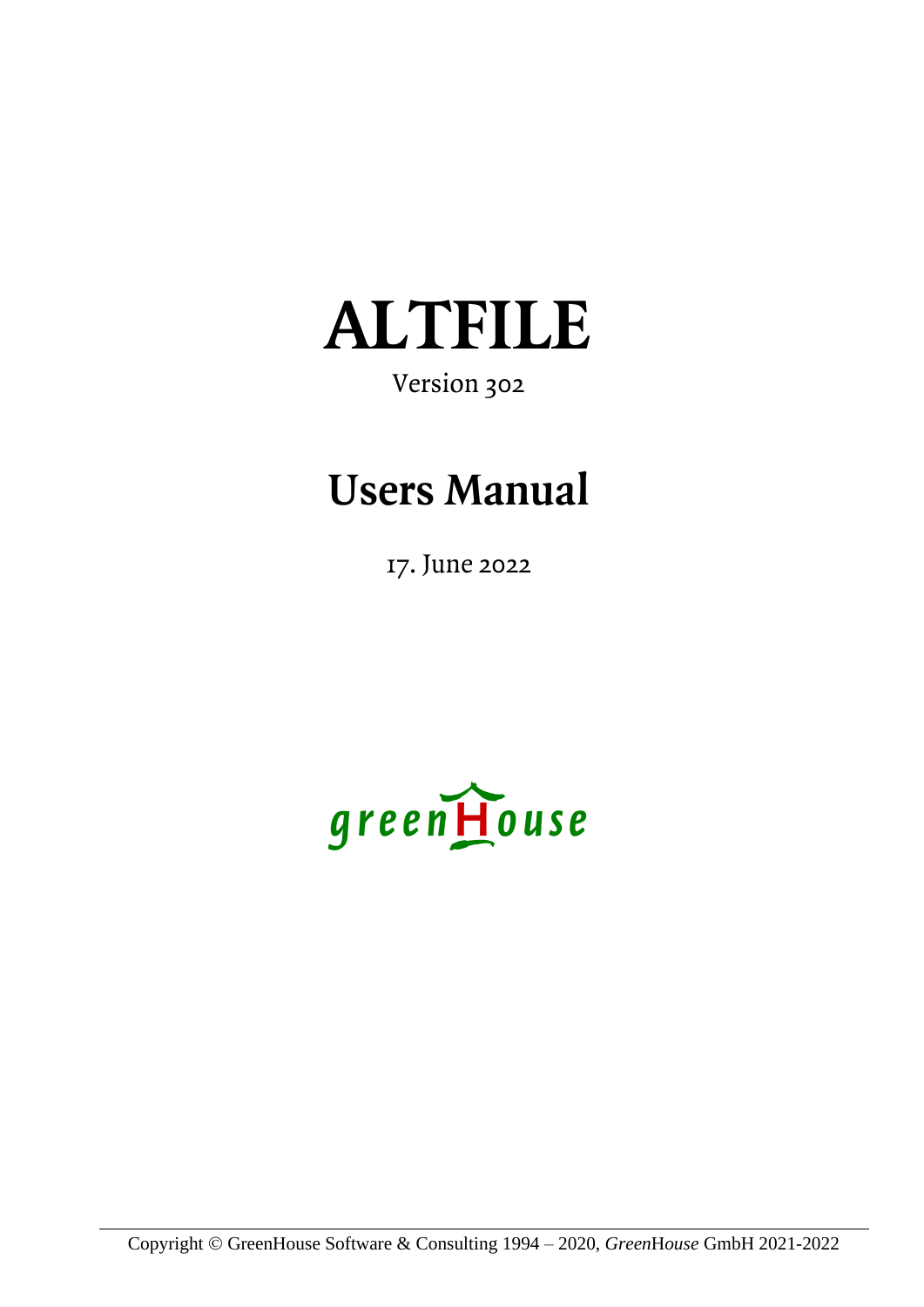

| <b>Trademarks or</b><br><b>Service Marks</b> | The following are trademarks or service marks of Tandem Computers<br>Incorporated:<br>Atalla, Challenge/Response, Enform, Expand, Guardian, Guardiango, Inspect,<br>Multilan, NonStop, TACL, Tandem.<br>All brand names and product names are trademarks or registered trademarks of<br>their respective companies.               |  |  |
|----------------------------------------------|-----------------------------------------------------------------------------------------------------------------------------------------------------------------------------------------------------------------------------------------------------------------------------------------------------------------------------------|--|--|
|                                              | The following are trademarks or service marks of GreenHouse GmbH:<br>\$ARROW, \$AS, CRYSTAL, CURIOUS, FTPSERV-E, FUNCTRAC, MPWD,<br>MPWD-L, PASSYNC, SECMAN, SECOM, GSTK, SSTK.                                                                                                                                                   |  |  |
|                                              | The following are trademarks or service marks of Jelinek EDV:<br><b>SECMAIN</b>                                                                                                                                                                                                                                                   |  |  |
| Copyright                                    | Copyright © 2022 by <i>GreenHouse GmbH</i> . All rights reserved. No part of this<br>document may be reproduced in any form, including photo copying or<br>translation to another language, without prior written consent of<br>GreenHouse GmbH.<br>Printed in Germany.                                                           |  |  |
| <b>Please Comment</b>                        | If you have questions or problems concerning the content of this<br>document, please let me know! Send your comments to:<br>GreenHouse GmbH<br>Heinrichstraße 12<br>D-45711 Datteln/Horneburg<br>Germany<br>Phone<br>$+49$ (0)2363 731004<br>Fax $+49$ (0)2363 66106<br>E-Mail: Info@GreenHouse.de<br>Internet: www.GreenHouse.de |  |  |

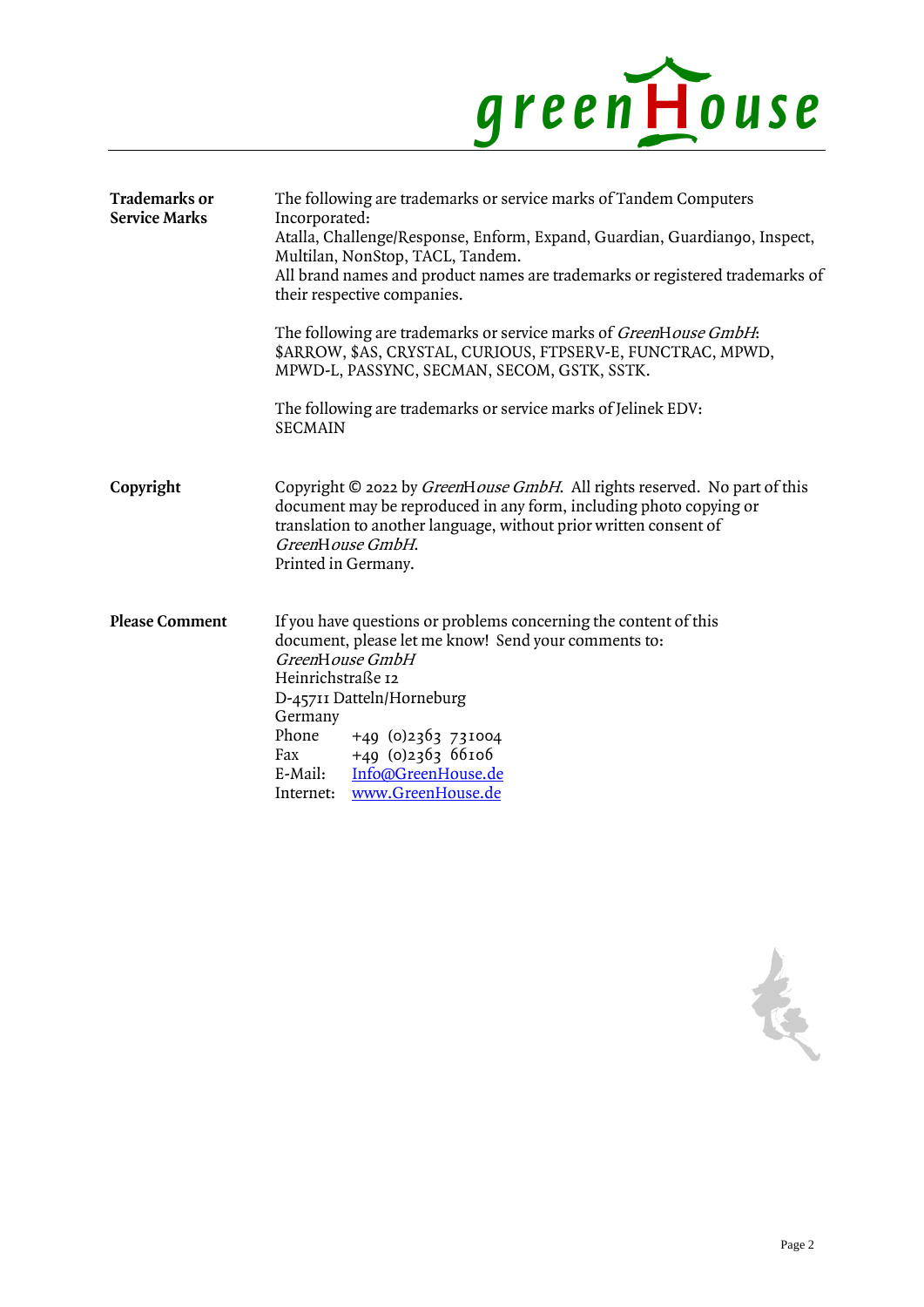

#### **Purpose**

This small tool is developed to make the distribution of the GreenHouse products easier. Instead of keeping track where which alternate key entries have to be adjusted, I simply can run this small program - and it does it all.

Normally when a structured file is moved from one disk to another or from one system to another, alternate key files are also moved. What changes is the system name, volume name, or subvolume name (location) or all of these. The file name normally does NOT change. The 'head file' needs to know where its alternate key files are. Each AK file has an entry in the head file. Changing the location of the AK files requires a change of the entry in the head file. The common way in performing this task is to use the FUP ALTER command. This is no big deal, but it requires that you KNOW about the files to be changed.

ALTFILE performs this task automatically: It allows you to change the AK entries in the head files to a new location.

#### **Command syntax**

**[run] ALTFILE [<template>[,<default>[,STRIPMYNODENAME]]]**

| where |                        |                                                                                                                                                                                                                          |
|-------|------------------------|--------------------------------------------------------------------------------------------------------------------------------------------------------------------------------------------------------------------------|
|       | template               | is a file name template, describing the head files.<br>Extended wild cards are supported.<br>When missing, the users current default location is used.                                                                   |
|       | default                | is the new location ([\system.[\$vol[.subvol]]]) to which<br>the AK entries in the head file have to be changed to.<br>Wildcards are NOT supported!<br>When missing, the head files current default location is<br>used. |
|       | <b>STRIPMYNODENAME</b> | causes ALTFILE to delete the node name from the AK<br>entries, when they point to the system, where<br>ALTFILE is running on.                                                                                            |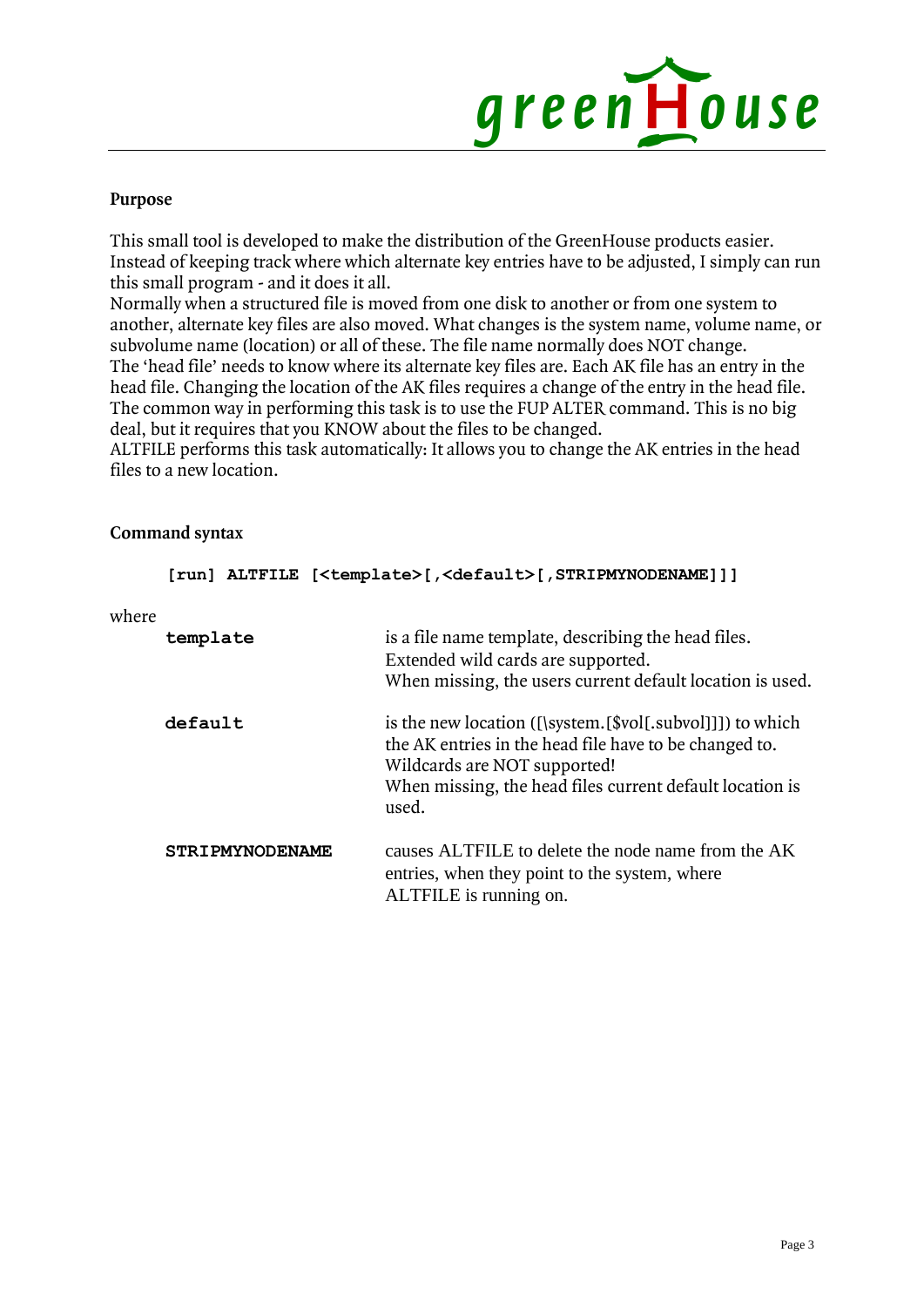

### **Examples**

| ALTETLE                                    | Changes all AK entries in all<br>structured files of the current subvol<br>to the current subvol.                                               |
|--------------------------------------------|-------------------------------------------------------------------------------------------------------------------------------------------------|
| ALTFILE *                                  | Does the same as ALTER without any<br>parameter                                                                                                 |
| ALTFILE *.*                                | Changes all AK entries in all<br>structured files of all subvols, to the<br>files \$vol.subvol.                                                 |
| ALTFILE EXEC*                              | Changes all AK entries in all<br>structured files of the current subvol<br>where the file name begins with<br>EXEC, to the current subvol.      |
| ALTFILKE , \$GHS1. SECOM                   | Alters all AK entries in all structured<br>files of the current subvol to<br>\$GHSI.SECOM.*                                                     |
| ALTFILE EXEC*, \$GHS1. SECOM               | Alters all AK entries in all structured<br>files of the current subvol where the<br>file name begins with EXEC, to the<br>subvol \$GHS1.SECOM.* |
| ALTFILKE \$GHS1.SECOM*.EXEC*, \$GHS2.SECOM | alters all AK entries in all structured<br>files matching the template<br>\$GHSI.SECOM*.EXEC*, to the<br>subvol \$GHS2.SECOM                    |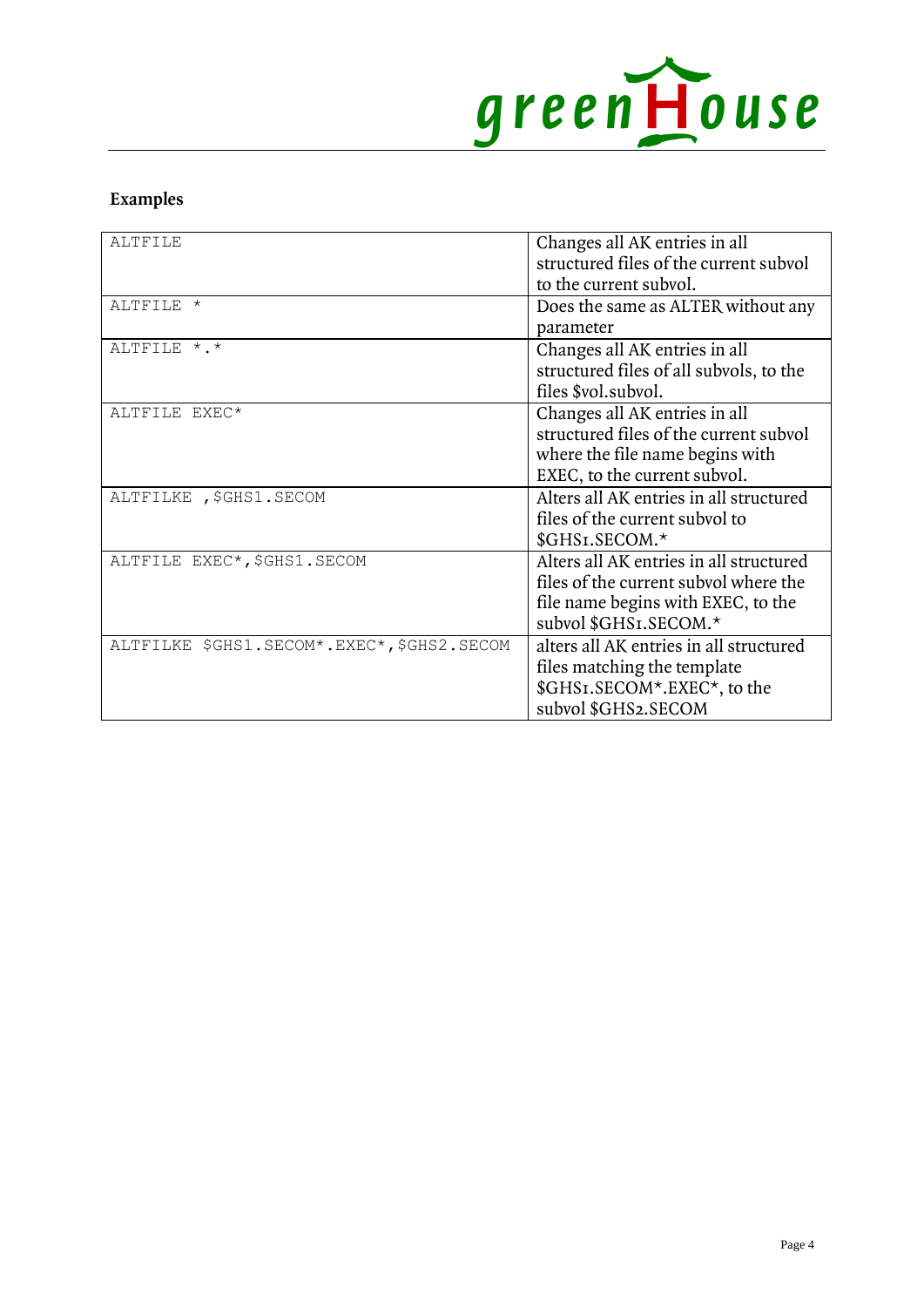

**Usage**

When you moved a subvol, holding head files as well as corresponding AK files, to a new location, you need to change the AK entries in the head files as well. With ALTFILE, this task is an easy one. Simply type:

#### **ALTFILE**

and all entries in the head files are changed to the head files \$vol.subvol location.

#### **Node Name conventions**

Node names of alternate key file entries are deleted, when the keyword STRIPMYNODENAME is given, and when they point to the system where ALTFILE is running on.

#### **Security**

ALTFILE is a non PRIV TAL program, using GUARDIAN Cxx and Dxx procedure calls. The security of the file is uncritical, because a successful execution can only be performed when the ALTFILE-user has read/write access to the files in question.

A good GUARDIAN security string is "OOAO", where the owner is SUPER.SUPER, or the equivalent of a SAFEGUARD ACL.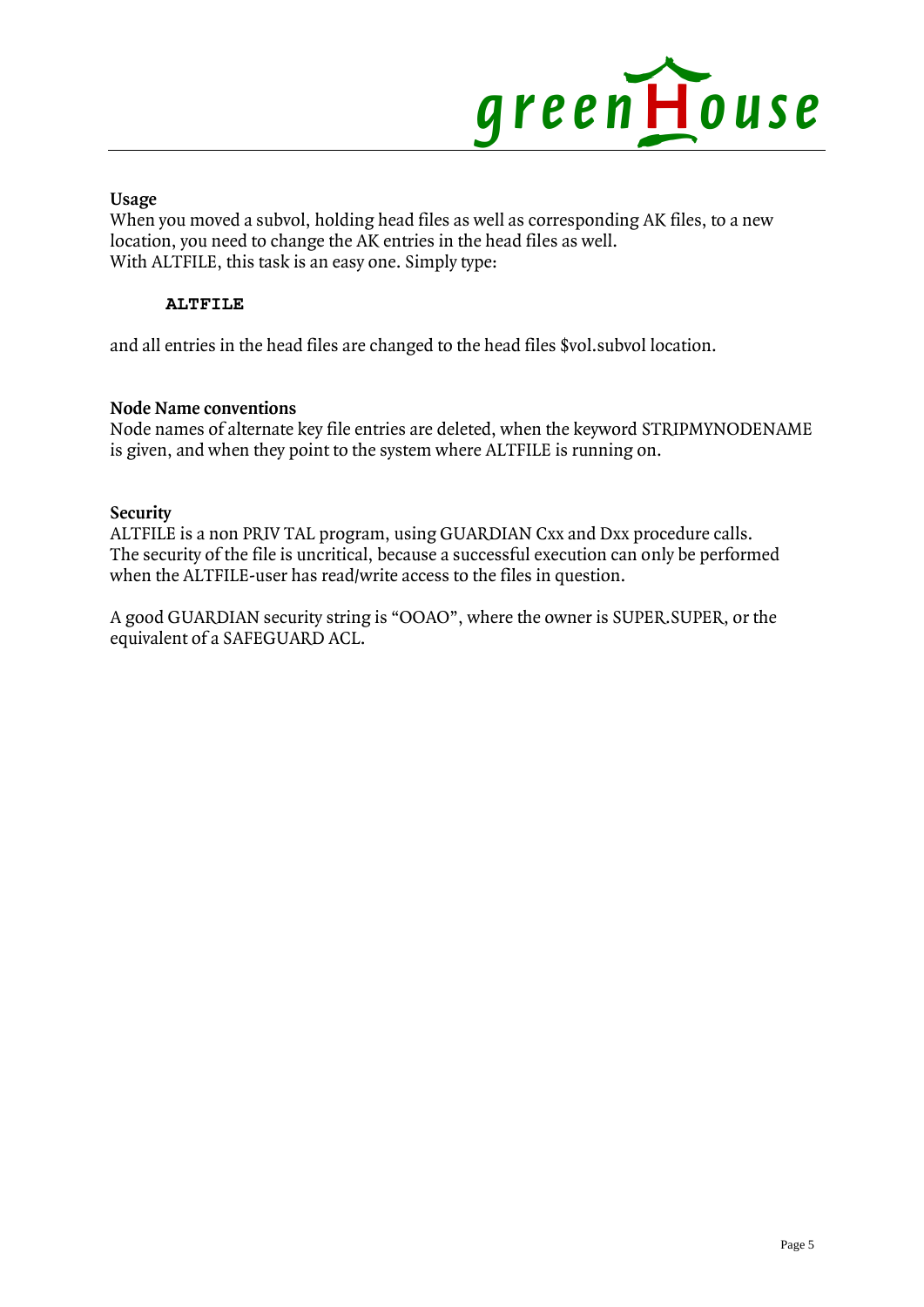

#### **Real live example**

```
1. FUP INFO DETAIL of the file EXECMGMT:
$GHS1.ALTFILE.EXECMGMT 3 Apr 1996, 18:17
    ENSCRIBE
     TYPE R
    CODE 18248
   EXT ( 2 PAGES, 2 PAGES )
    REC 104
    BLOCK 4096
    ALTKEY ( "FU", FILE 0, KEYOFF 70, KEYLEN 32 )
    ALTKEY ( "MA", FILE 1, KEYOFF 0, KEYLEN 32 )
    ALTKEY ( "US", FILE 2, KEYOFF 36, KEYLEN 32 )
    ALTFILE ( 0, $GHS1.TEST.ALT1 ) <--------
    ALTFILE ( 1, $GHS1.TEST.ALT2 ) <--------
   ALTFILE ( 2, $GHS1.TEST.ALT3 )
    MAXEXTENTS 16
    OWNER 100,5
    SECURITY (RWEP): OOOO
    DATA MODIF: 3 Apr 1996, 15:35
    CREATION DATE: 3 Apr 1996, 15:35
    LAST OPEN: 3 Apr 1996, 18:17
    EOF: 0 (0.0% USED)
    FILE LABEL: 312 (7.6% USED)
    EXTENTS ALLOCATED: 0
```
#### 2. ALTFILE command

**\$GHS1 ALTFILE** 281> altfile <-------- (default) .<br>ALTFILE (100) - T9999D30 00 - (03Apr96) System \SEQUOIA Copyright (c) GreenHouse Software & Consulting 1996 \SEQUOIA.\$GHS1.ALTFILE.EXECMGMT modified \$GHS1 ALTFILE 282>